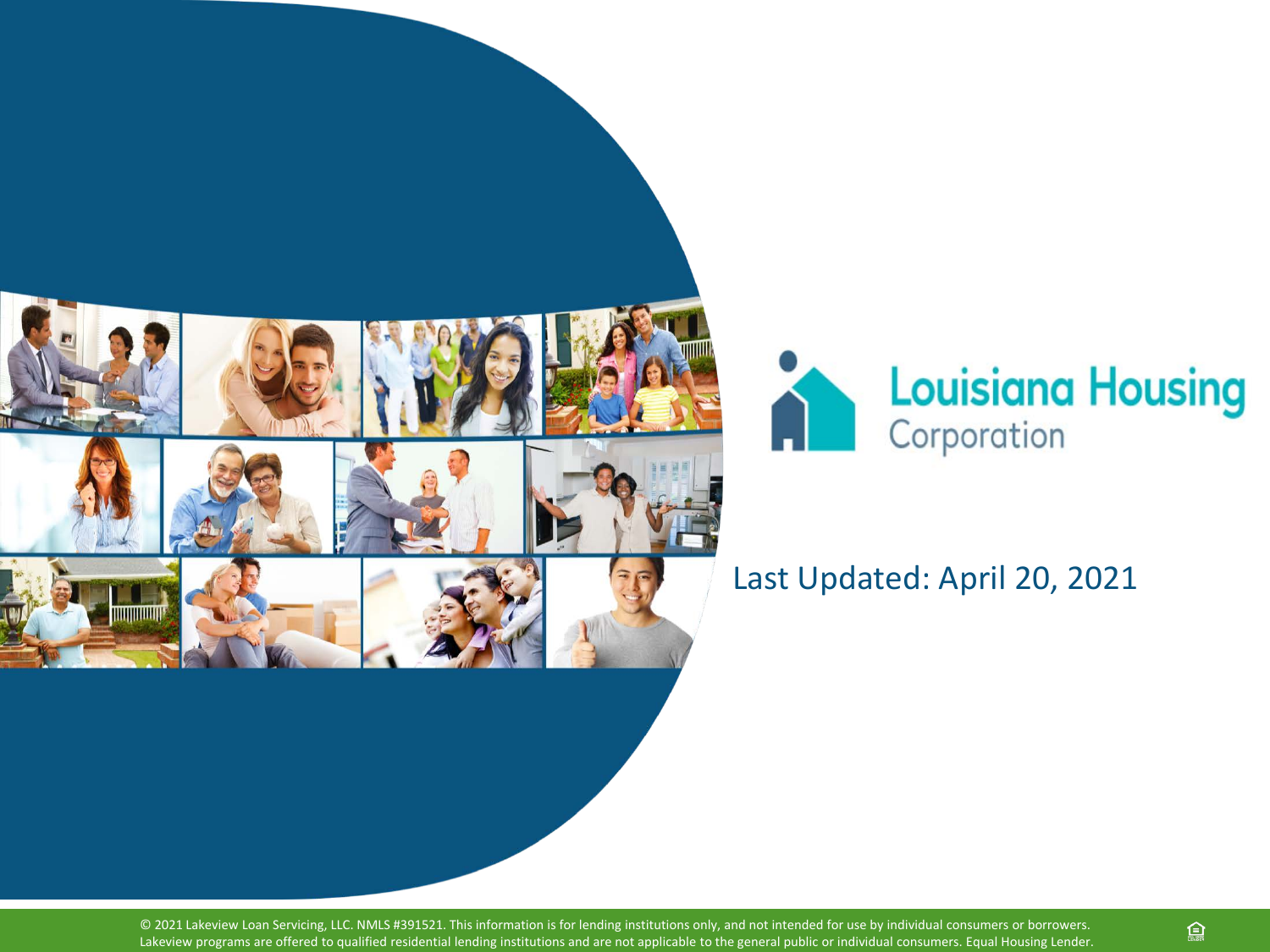### **The Key to Homeownership**

**New Partnership between and Lakeview Loan Servicing and Louisiana Housing Corporation using conventional loan options to help Louisiana Residents realize their homeownership dream.**

**Qualifies as an approved Community Second and Affordable Second provider of down payment assistance under Fannie Mae and Freddie Mac guidelines.**





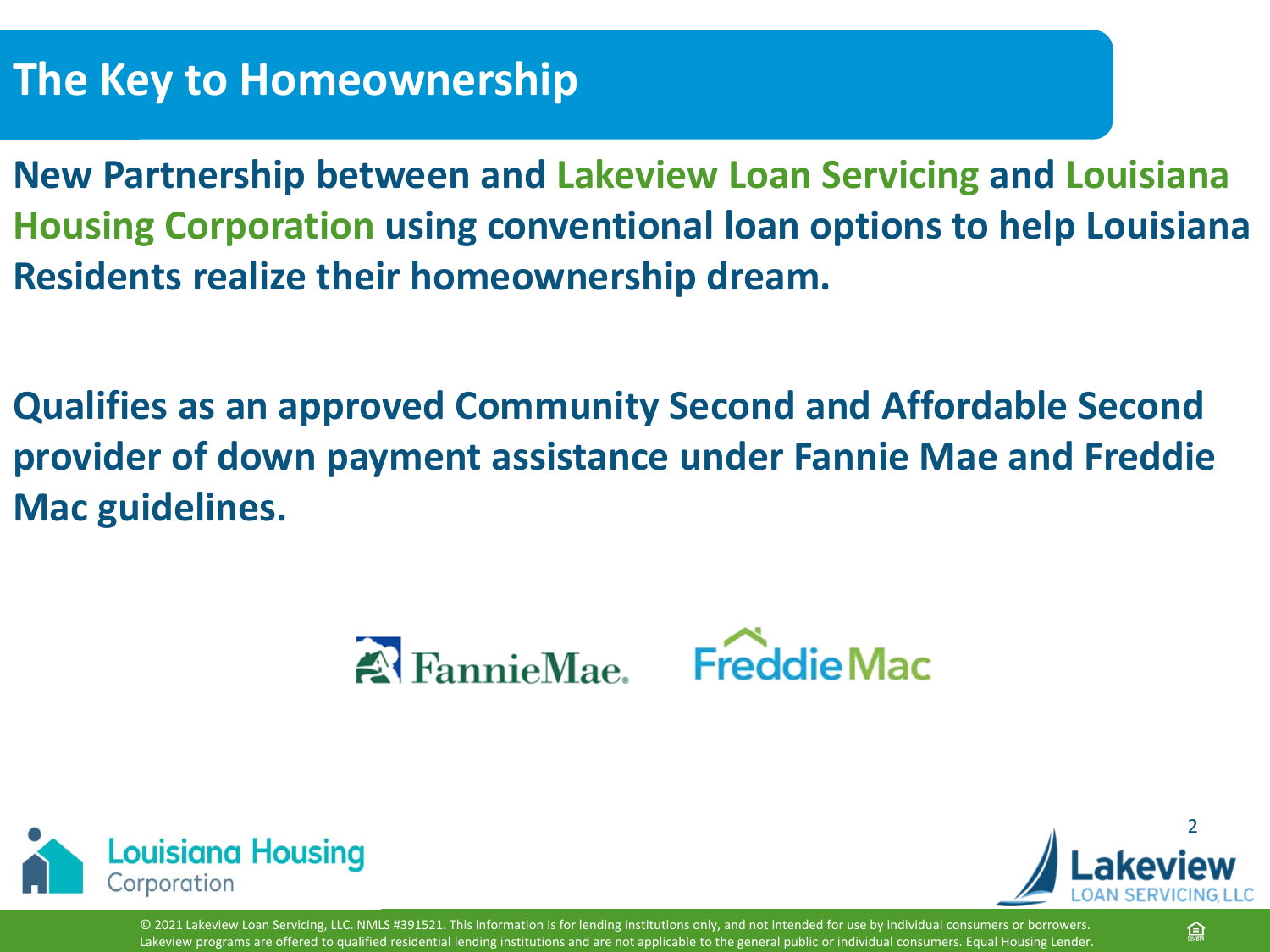

- Up to **5%** assistance for down payment, closing costs and/or prepaid items.
- First-time homebuyer requirement does not apply.
- Reduced mortgage insurance options available.
- No additional bond documents or compliance package required.
- Competitive **30-year** fixed rate mortgages.





頁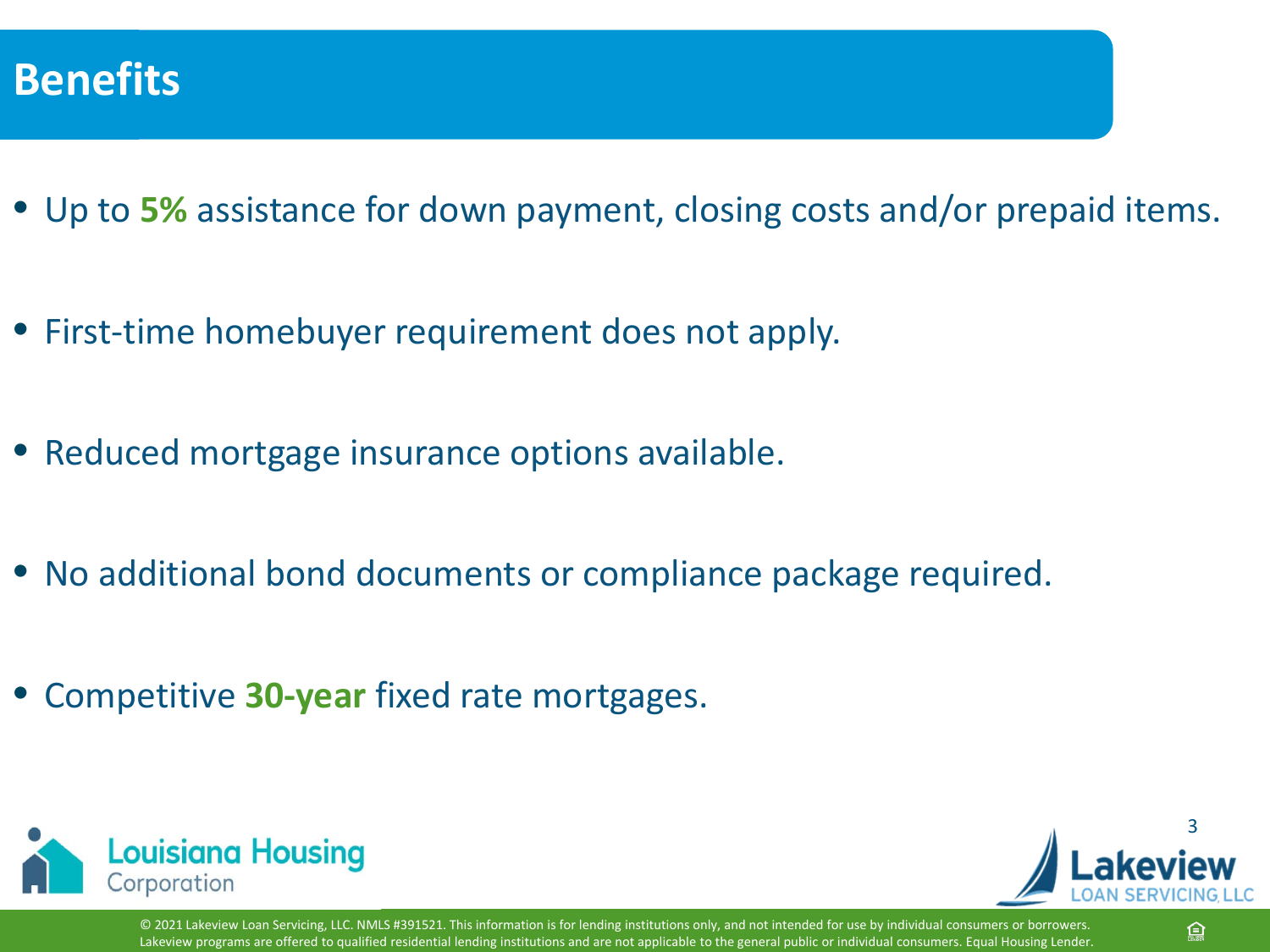### **Program Highlights**

- Purchase transactions only.
- Eligible property types:
	- 1-2 unit primary residences
		- 2 units: Fannie Mae HFA Preferred only
	- Townhomes
	- PUDs
	- Condominiums
	- Leaseholds
- Proceeds can be used for **100%** of the borrower's down payment.
- Rates are posted daily on [Louisiana Housing Corporation's website](https://www.lhc.la.gov/).

*Please refer to the [product matrix](https://www.mrn3.com/Client/bayview.asp) for complete program guidelines. (www.LakeviewCorrespondent.com/MRN/Product Matrices)*





© 2021 Lakeview Loan Servicing, LLC. NMLS #391521. This information is for lending institutions only, and not intended for use by individual consumers or borrowers. Lakeview programs are offered to qualified residential lending institutions and are not applicable to the general public or individual consumers. Equal Housing Lender

頁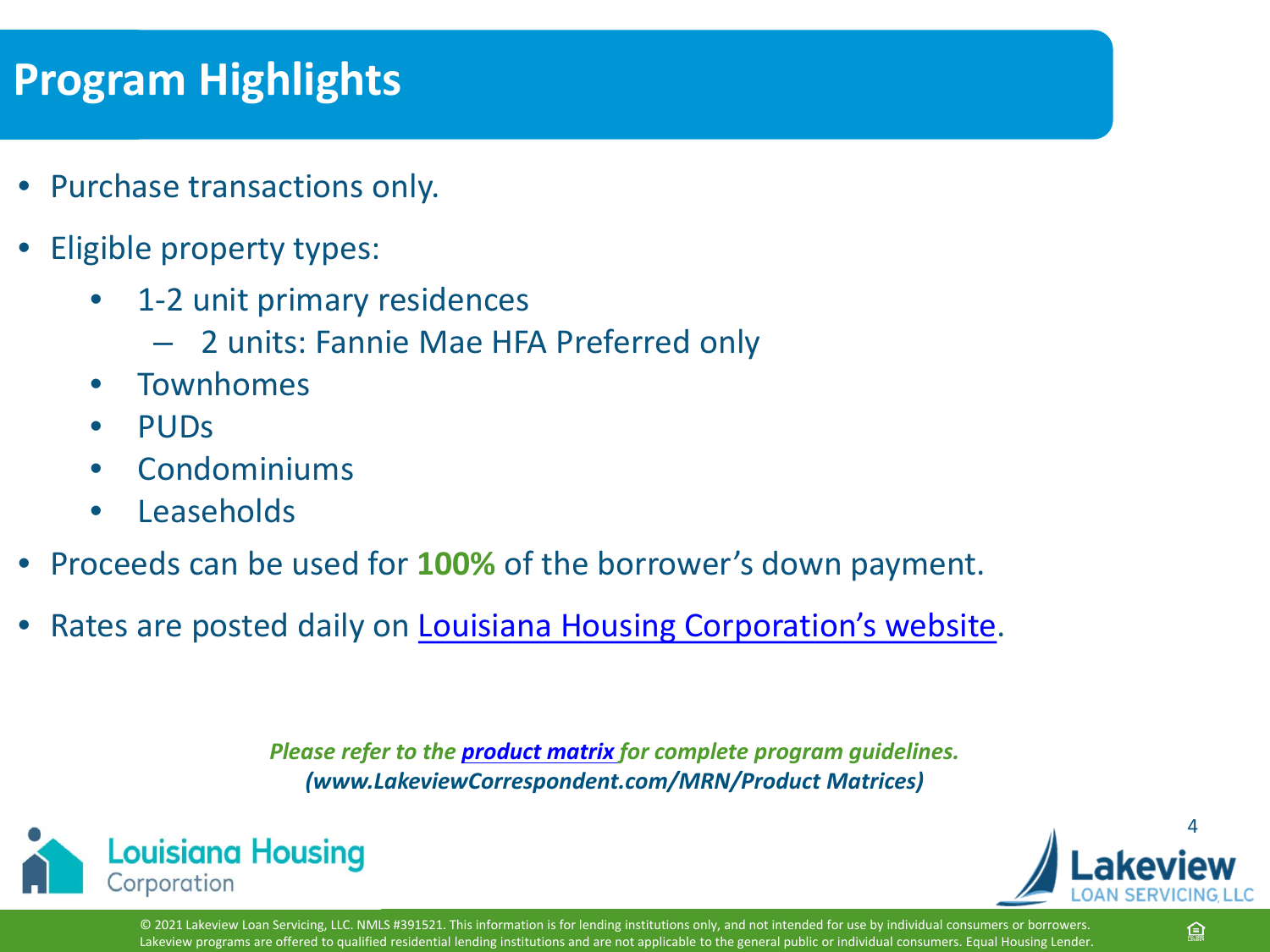### **Program Highlights, continued**

#### **Home Buyer Education**

- Required for all first-time homebuyers.
- Must be completed prior to close and Lender must retain the certificate of completion in the loan file.
- Online or in person Homebuyer Education course must:
	- meet both LHC and Agency guidelines and
	- meet the standards defined by the National Industry Standards for

Homeownership Education and Counseling or be HUD approved.

*Please refer to the [product matrix](https://www.mrn3.com/Client/bayview.asp) for complete program guidelines. (www.LakeviewCorrespondent.com/MRN/Product Matrices)*



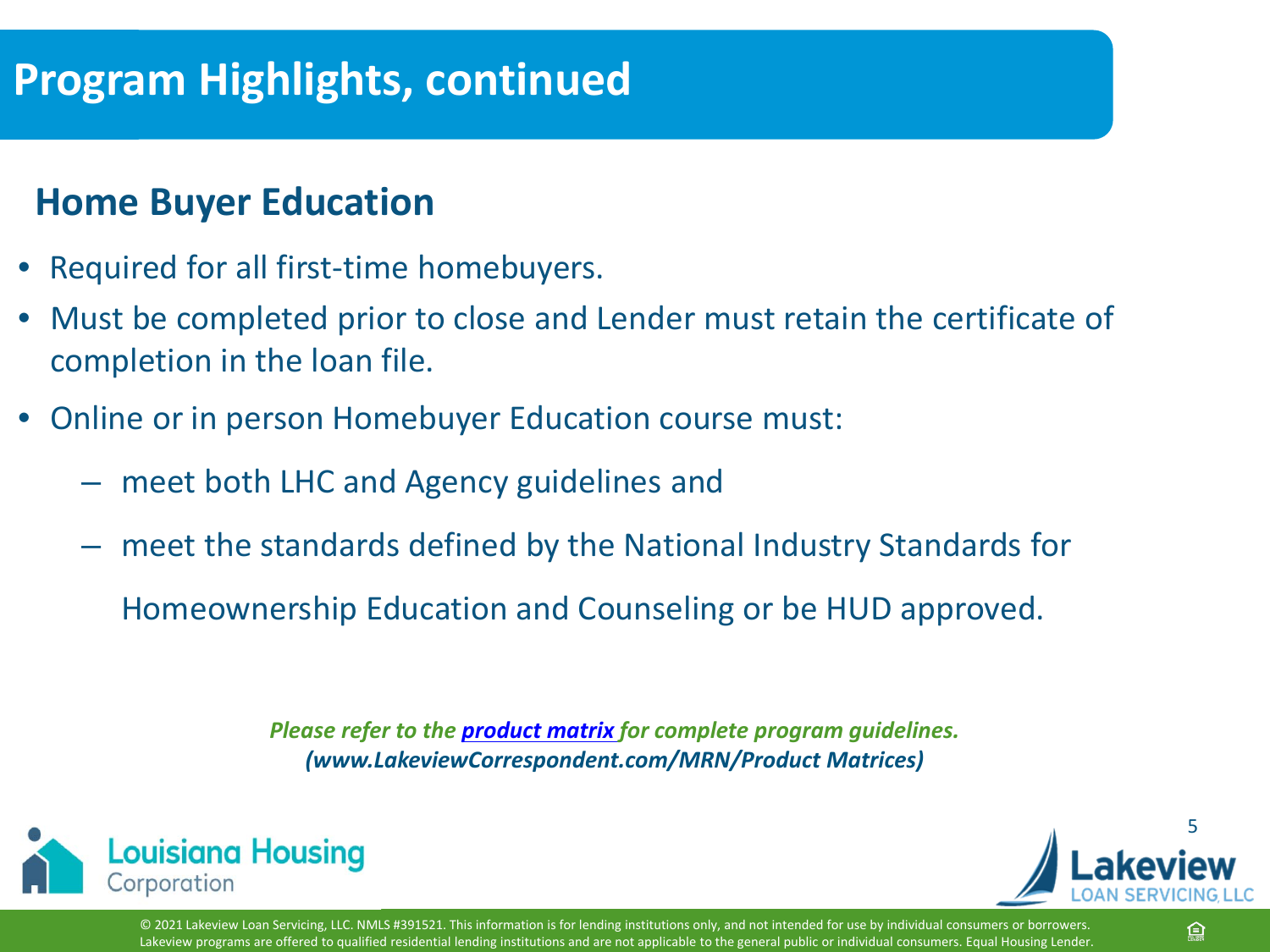#### **Income Limits**

- **Program Income Limit**: Currently at **\$99,000**.
	- Use [Fannie Mae's income lookup tool](https://homeready-eligibility.fanniemae.com/homeready/) or [Freddie Mac's income lookup tool,](https://sf.freddiemac.com/working-with-us/affordable-lending/home-possible-eligibility-map) (as applicable), to find AMI information.
	- Different pricing options may apply depending on product selected. (Less than or equal to 80% AMI vs greater than 80% AMI.)
- **All verified qualifying income must be applied against the applicable program income limit.**
	- Household income does not apply, only the borrower's income.



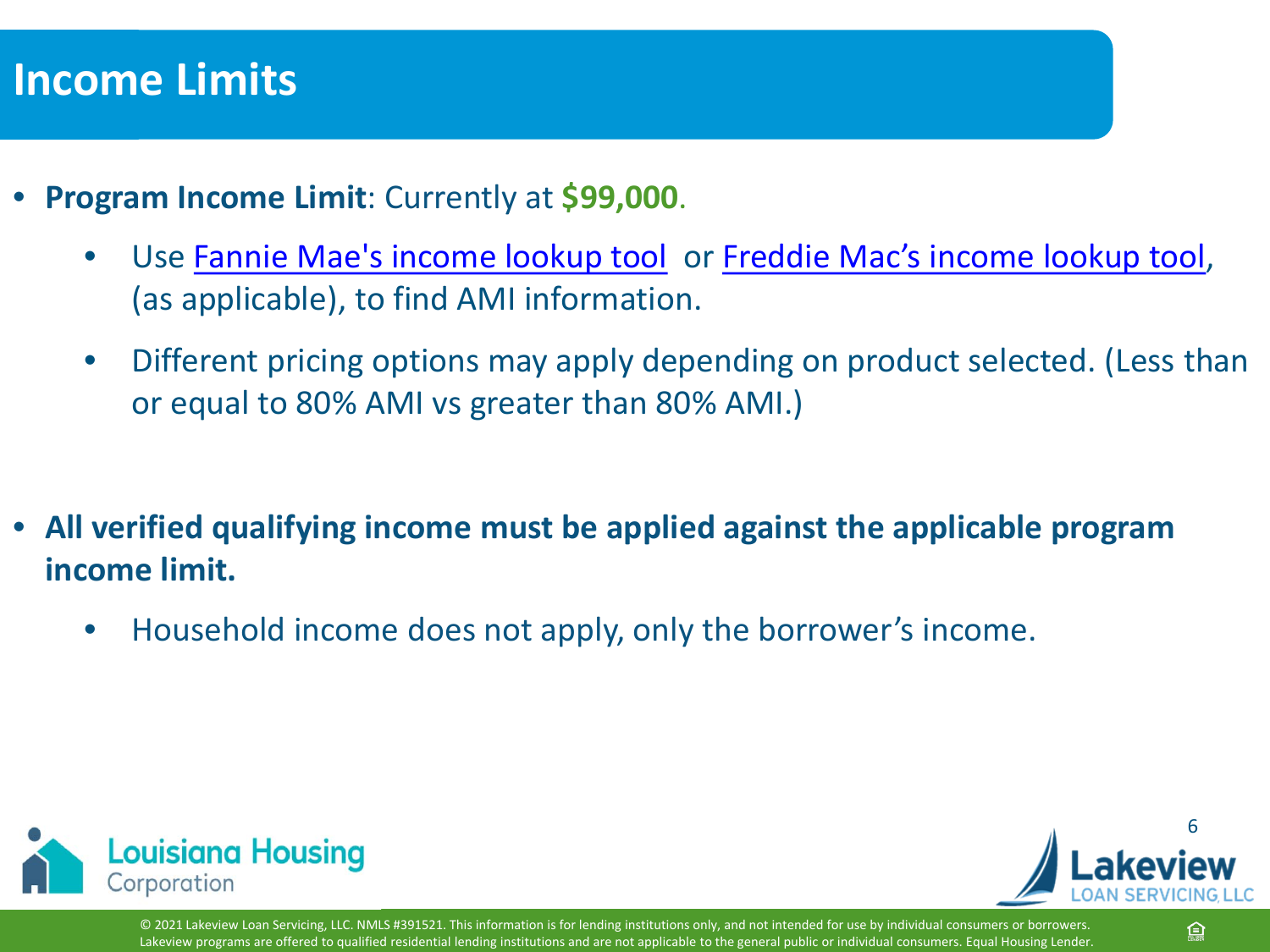### **Qualifying Income**

- **Lender must attempt to verify all income listed on the application or disclosed through the loan process.**
- What is the definition of **disclosed through the process**?
	- Listed on the 1003
	- Shown on the pay stubs
	- Shown on a written verification of employment
	- Shown on tax documents
- If the additional income does not meet investor guidelines (ex. one-time bonus), it does not need to be added to the application and run through the AUS. However, the **Underwriter must indicate** on the 1008 **why it was not used for qualification.**

*Example*: "Verified that borrower's bonus was one-time and therefore did not use it."



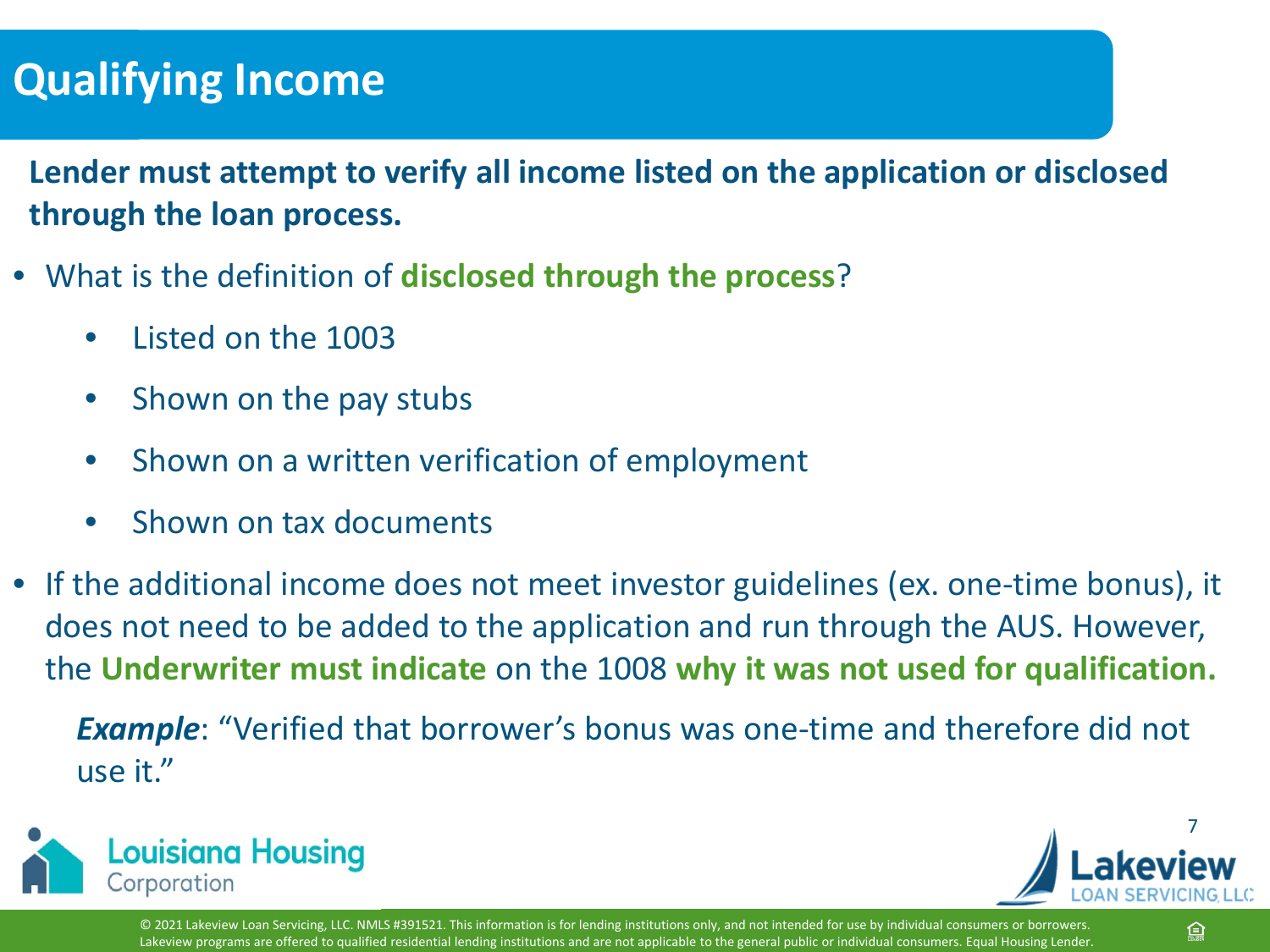## **Qualifying Income Examples**

#### **Example 1**

• The 1003 lists a second job, but it is not needed to pass ratios. **Does the income need to be developed?**

- **Yes**, review the income documentation and determine if the income meets the guidelines: continuity, history, etc.
	- » **If it does**, add it to the LOS and run through AUS for qualification.
	- » **If it does not**, underwriter documents why.

#### **Example 2**

- The Underwriter reviews a pay stub and sees a bonus or overtime income that was not listed on the 1003.
	- **Does the income need to be developed?**
		- **Yes**, review income documentation and determine if the income meets guidelines: continuity, history, etc.
			- » **If it does**, add it to the 1003, LOS, and run through AUS for qualification.
			- » **If it does not**, Underwriter documents why.

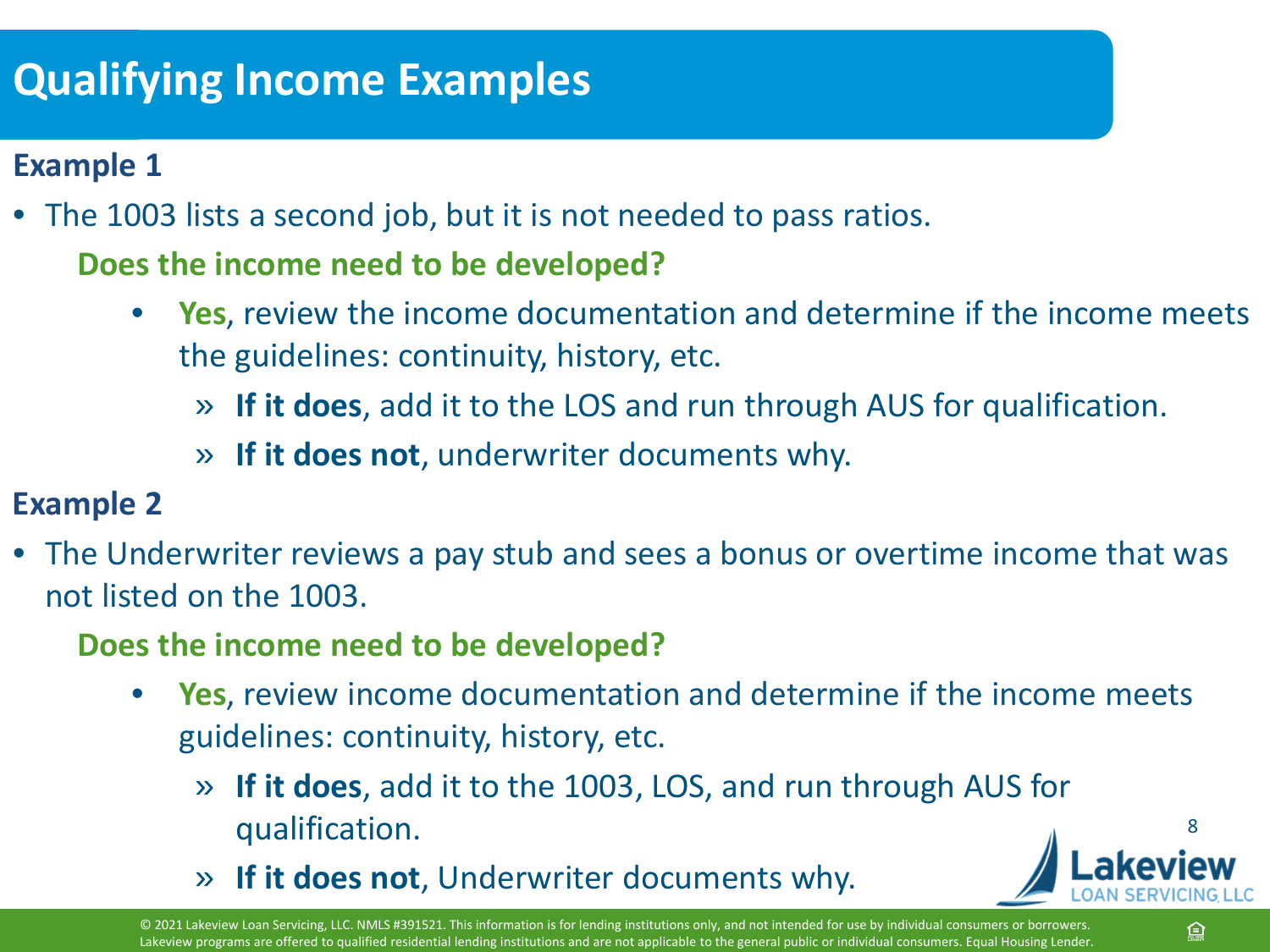#### **Premier Program- First Mortgage Loans**

- Fannie Mae's **HFA Preferred** loans and Freddie Mac **HFA Advantage** loans only.
	- Standard Freddie Mac and Fannie Mae loan products are not permitted.
- **LTV/CLTV:** Up to maximum **97%/105%**
- All Borrowers must have a **FICO score** of no less than **640**.
- **Maximum DTI:** The **lesser of 50% or what AUS approves.**
- **Underwriting: Approve/Eligible** from DU or **Accept/Eligible** from LPA; manual underwriting and/or non-traditional credit are not permitted.
- **Employment and income documentation follow DU/LPA findings**, with a few exceptions:
	- Tax transcripts are required when utilizing 1040 income, working for family, or using WVOE as stand-alone income verification.

*Please refer to the [product matrix](https://www.mrn3.com/Client/bayview.asp) for complete program guidelines. (www.LakeviewCorrespondent.com/MRN/Product Matrices)*





© 2021 Lakeview Loan Servicing, LLC. NMLS #391521. This information is for lending institutions only, and not intended for use by individual consumers or borrowers. Lakeview programs are offered to qualified residential lending institutions and are not applicable to the general public or individual consumers. Equal Housing Lender.

冟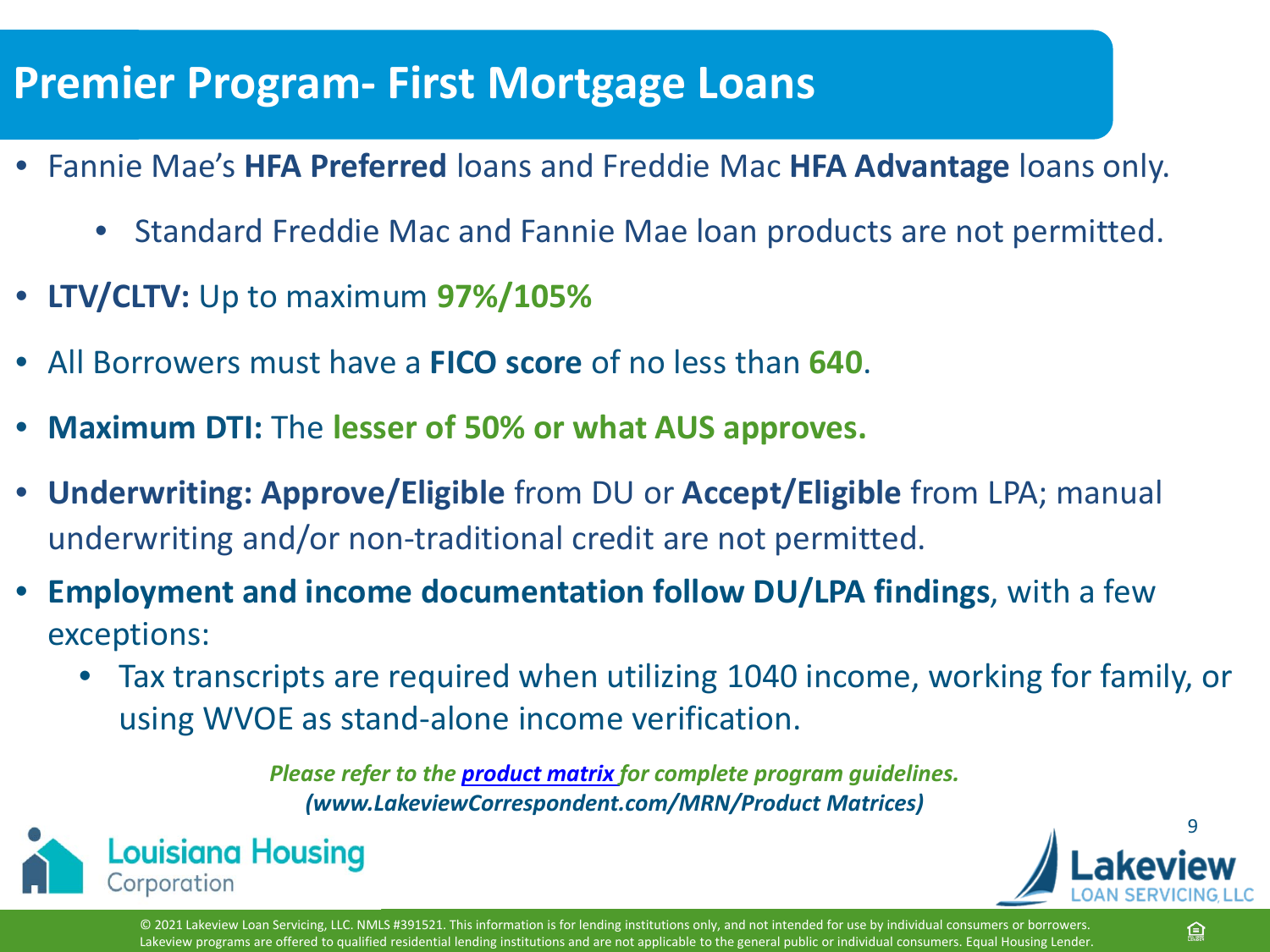### **Premier Program- First Mortgage Loans, continued**

• Lower "Charter or Custom" Mortgage Insurance coverage is available for loans with  $AMI \leq 80\%$ .

| <b>LTV</b> | <b>Coverage</b> |
|------------|-----------------|
| 95.01%-97% | 18%             |
| 90.01-95%  | 16%             |
| 85.01-90%  | 12%             |
| 80.01-85%  | 6%              |

- See the product matrix for more information.
- **In the case of conflicting guidelines, lender must follow the more restrictive guidelines of the HFA program, Fannie Mae or Freddie Mac (as applicable), Mortgage Insurer, Lender, or Lakeview Loan Servicing.**



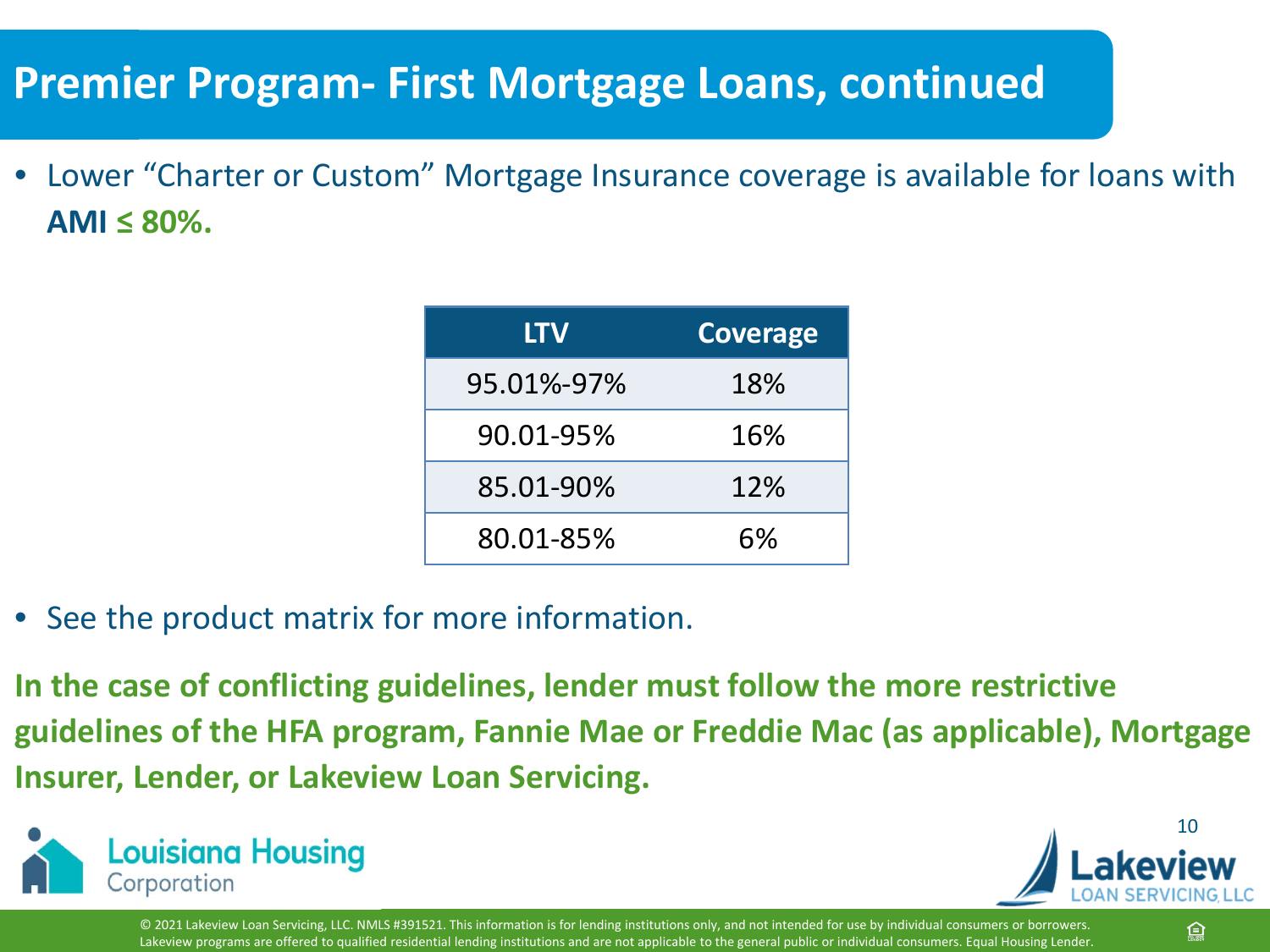### **Premier Program-Second Mortgage**

- Refer to Louisiana Housing Corporation Premier Conventional Program guidelines for all second mortgage requirements.
- **3%, 4% or 5%, Down Payment Assistance options.**
- **Assistance is in the form of a 3-Year Forgivable** Second Mortgage.
	- **0% interest**, no payments are required.
	- Forgiven at **1/36th per month.**
	- Second loan proceeds are advanced by the originating lender. Lenders will be reimbursed for the second mortgage at the time of first loan purchase by Lakeview.
	- Second mortgage documents will be sent to lenders by LHC.



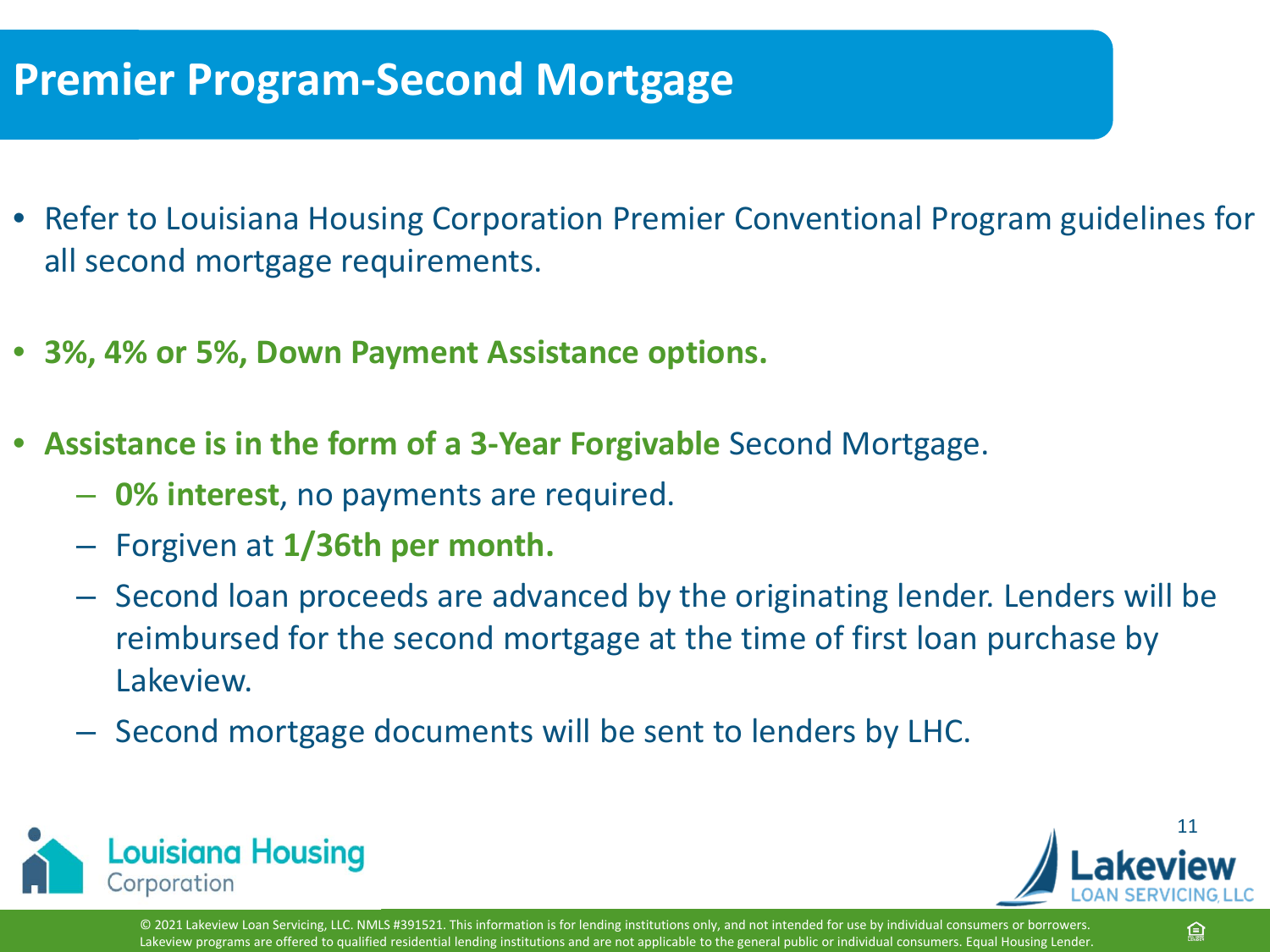#### **Premier Program- Second Mortgage, continued**

#### **Second Loan Representation in DU and LPA**

- Within **DU,** second loans are entered as a **liability** and in the **Community Lending**  section. Remember to fill out the correct **repayment type** for the **Community Second** as well. Use **"Payments deferred".**
- Within **LPA,** the second loan information used to be entered in the **Total Gift Fund**  field in the **Assets and Reserve** section**. As of March first, this changed.**
	- Enter the second loan information into the section entitled: **Other New Mortgage Loans on the Property You are Buying or Refinancing.**
	- Click the circle **Yes** under the question: **"Is the Other New Mortgage an Affordable Second?".**
	- Click the circle **Yes** under the question: **"Is the Affordable Second Payment Deferred?".**



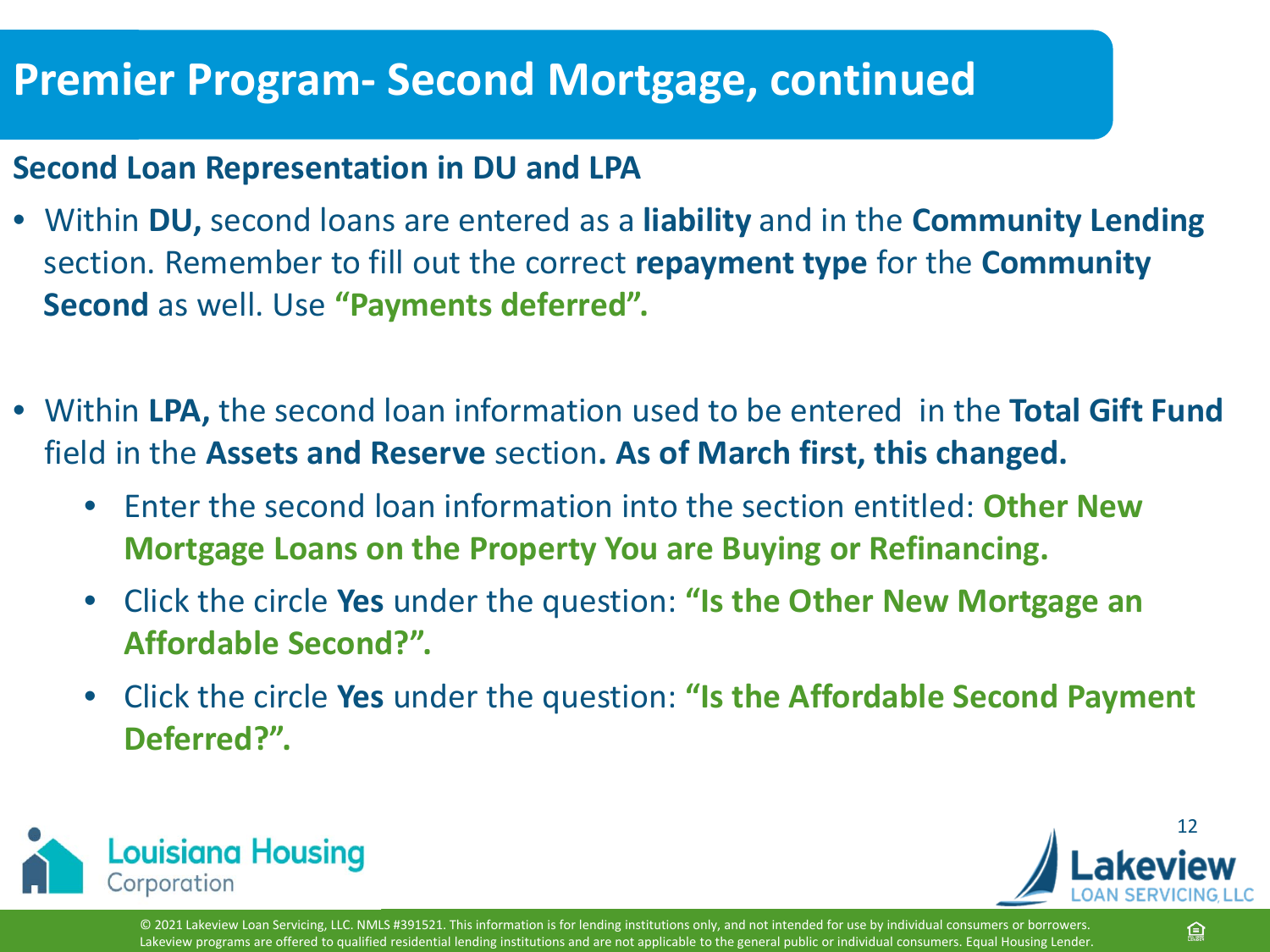### **Other Program Information**

#### **Fees:**

- Lenders may charge mortgage related fees that are reasonable and customary.
- **No** origination fees permitted.
- Recording fees are the only allowable fees **on second DPA liens**.
- Program does not allow discount points to be charged to borrower(s).
- Netted at purchase by Lakeview Loan Servicing:
	- Correspondent lender fees: **\$400 funding fee, \$10 flood cert fee, \$75 tax service fee, and \$75 compliance fee**
	- 100% of the amortized balance of the first and second DPA mortgage
	- **SRP 2%** of the amortized balance of the first mortgage the date of purchase
	- Accrued interim interest up to the date of purchase





© 2021 Lakeview Loan Servicing, LLC. NMLS #391521. This information is for lending institutions only, and not intended for use by individual consumers or borrowers. Lakeview programs are offered to qualified residential lending institutions and are not applicable to the general public or individual consumers. Equal Housing Lender.

舃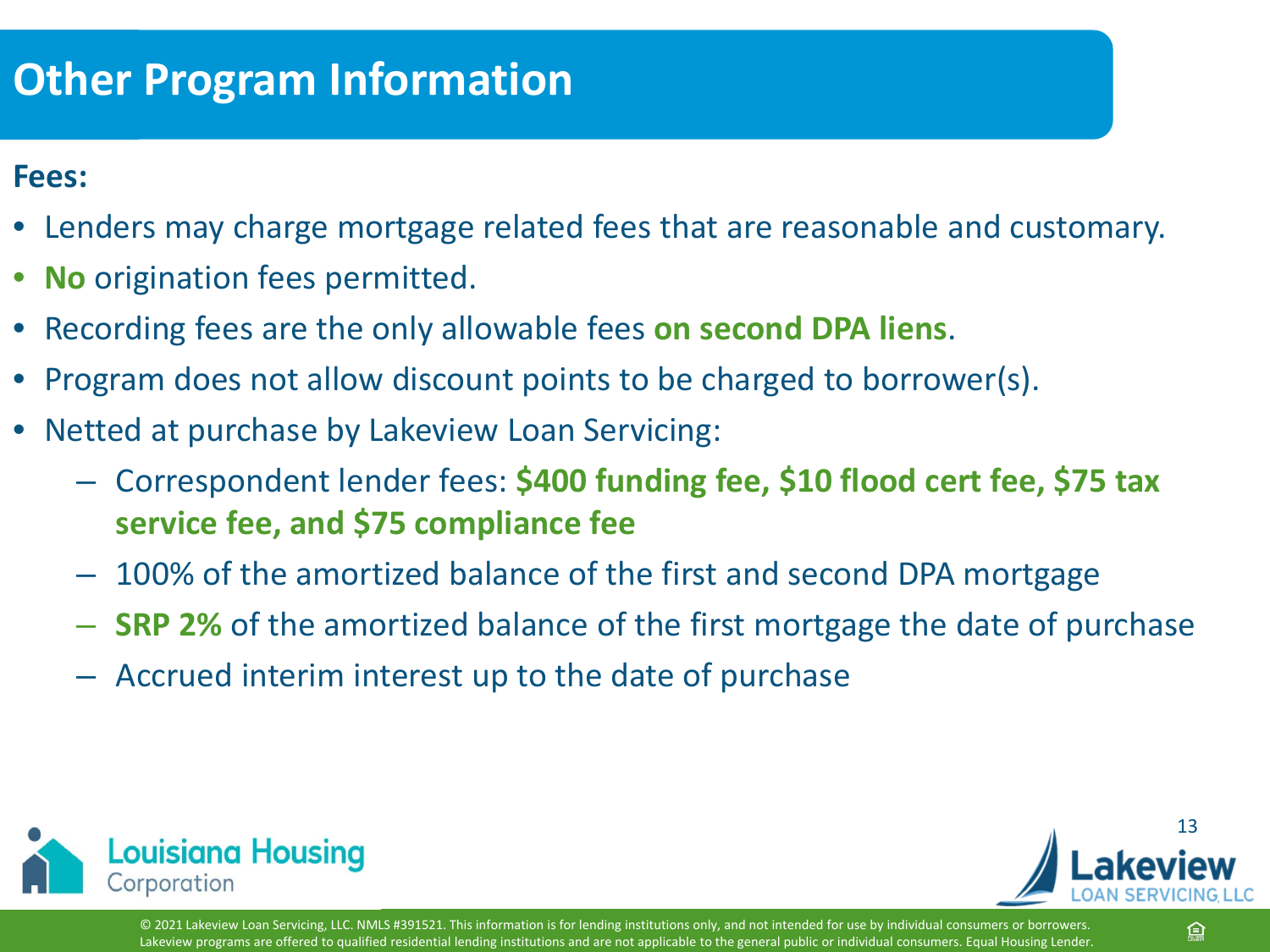#### **The Process**

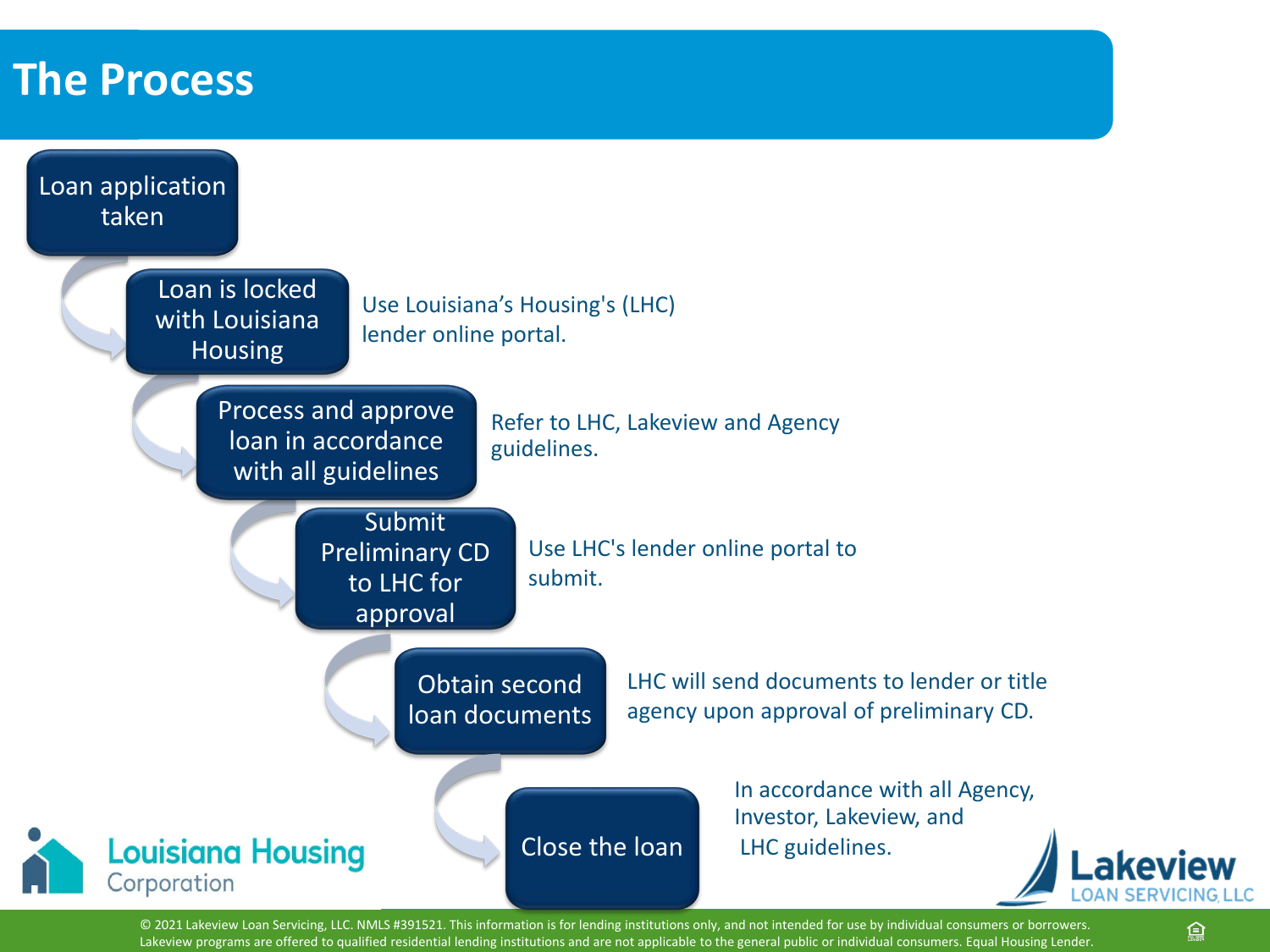#### **The Process, continued**

Deliver loan package to Lakeview

Refer to checklists for credit and closing found in the Reference Library of the Lakeview Correspondent portal.

Monitor portal for any outstanding suspense conditions

Use Lakeview Correspondent portal.

Address:

Send executed notes and executed/recorded mortgages to Lakeview

**Attention: Lakeview Correspondent Lakeview Loan Servicing, LLC 507 Prudential Road Mailstop S142 Horsham, PA 19044**

Lakeview purchases the first and second mortgages



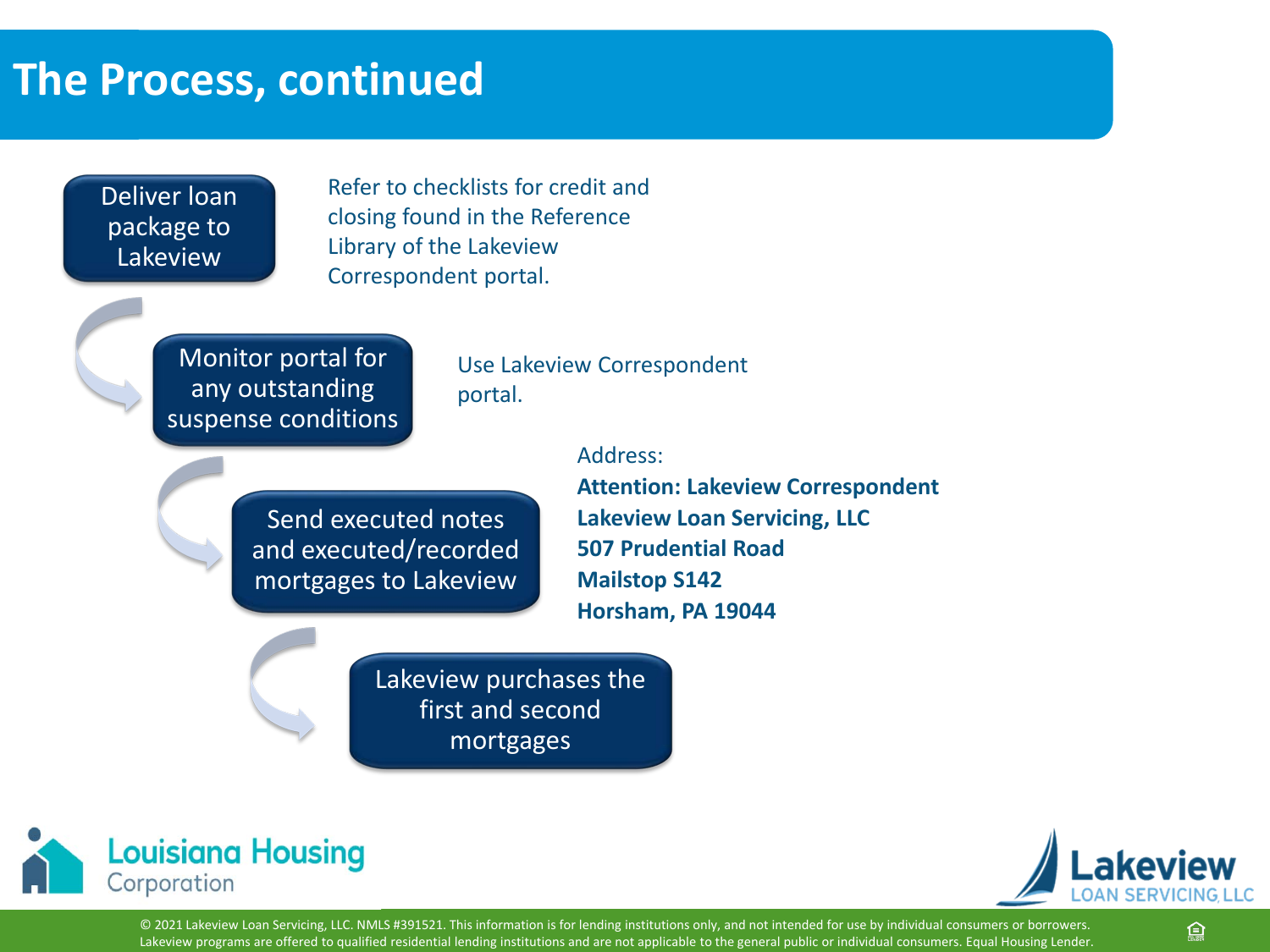#### **Louisiana Housing Corporation –Portal Access**

- To request an User ID and password, please email the following information to [singlefamily@lhc.la.gov.](mailto:singlefamily@lhc.la.gov)
	- Name
	- **Position**
	- Company Name
	- Physical Address
	- Phone Number
	- Fax Number
	- Email Address
	- Chums # (if underwriter)
- When entering the address, phone and fax numbers, please enter your actual location, not the home office.
- Once you are set up in the system, you will receive an email from Sonja Andrews [\(ssmith@lhc.la.gov\)](mailto:ssmith@lhc.la.gov) or Cody Henderson [\(chenderson@lhc.la.gov](mailto:chenderson@lhc.la.gov)) with your user ID and password in it. Once you receive this email, you will be able to log into the system and complete your lock/reservation request.



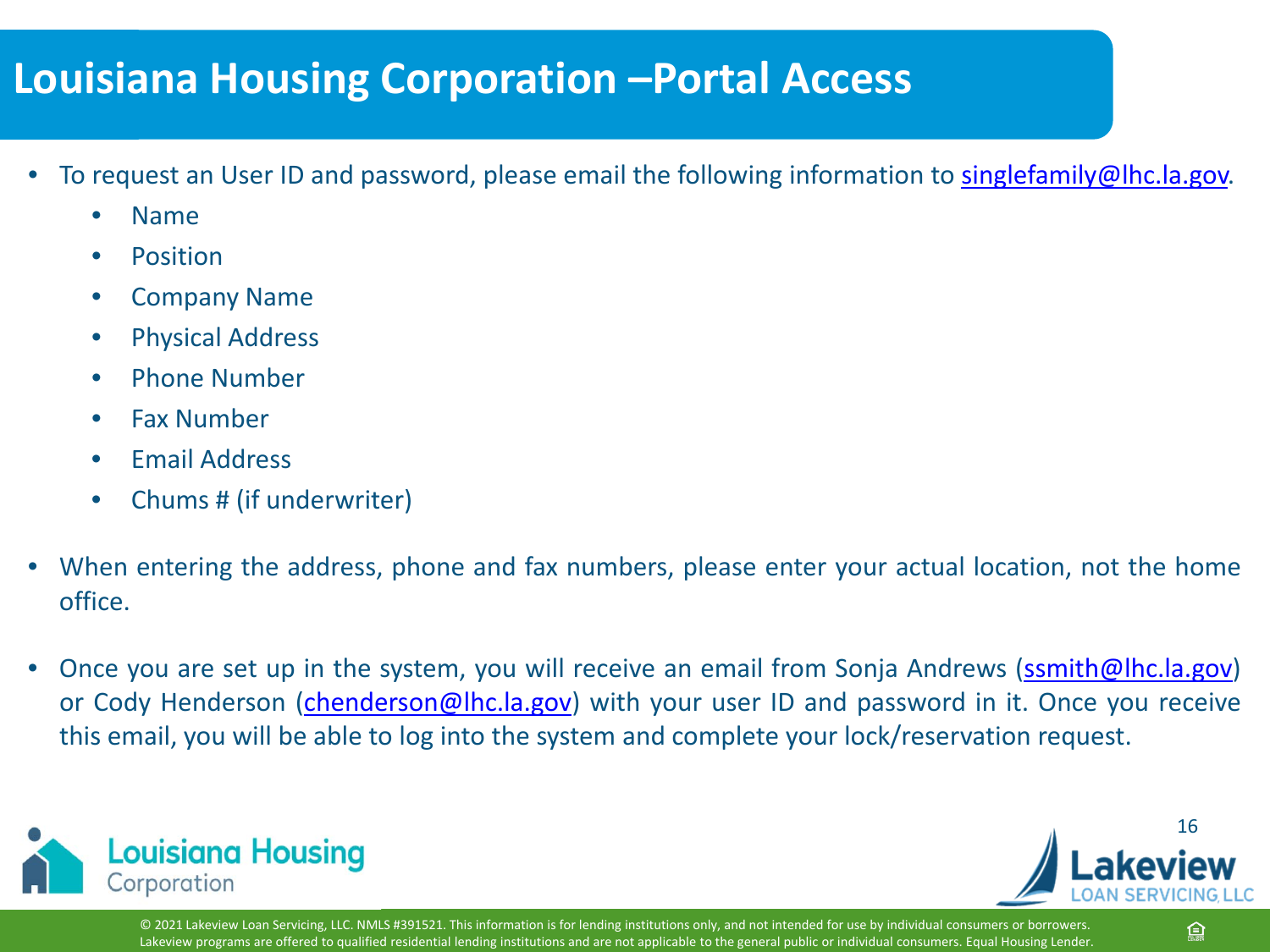#### **Louisiana Housing Corporation –Locking Loan**

• Go to website: [https://webapps4.lhc.la.gov](https://webapps4.lhc.la.gov/) and Log into the LHC Online Reservation System.

| LOGIN            |                         |                       |
|------------------|-------------------------|-----------------------|
| <b>USER NAME</b> |                         |                       |
| <b>PASSWORD</b>  |                         |                       |
|                  |                         | LOGIN                 |
|                  |                         | <b>REGISTER</b>       |
|                  | <b>VERSION: 12.0.11</b> | <b>RESET PASSWORD</b> |

- Fill in all fields or upload a 3.2 file from your LOS
- For complete step-by step instructions on LHC's system, refer to the job aid posted on [Louisiana Housing Corporation's Website](https://www.lhc.la.gov/lenders). If at any time assistance is needed, please contact LHC Single Family at (225) 763-8700.



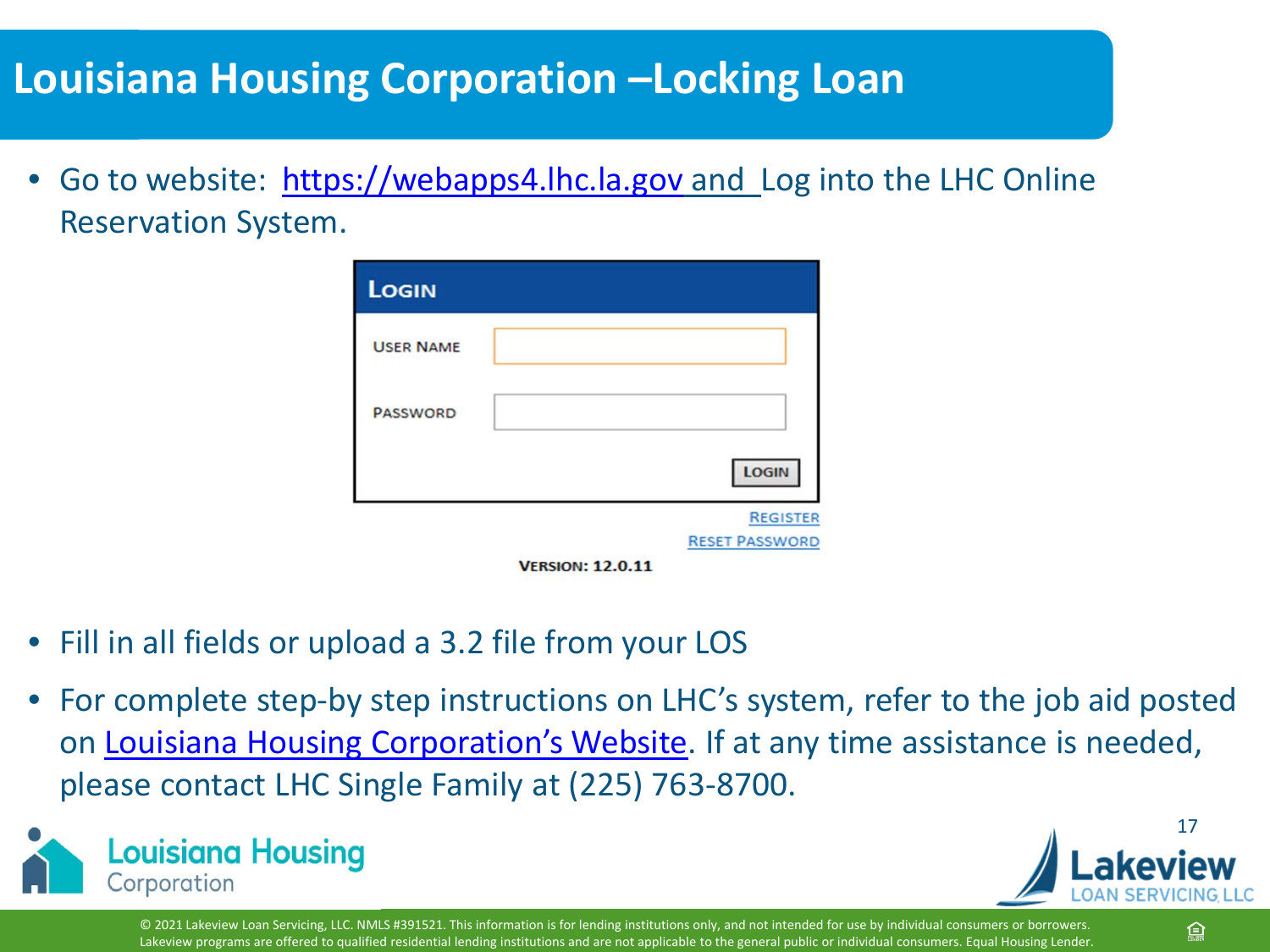#### **On-Line Resources**

- For more information or questions about the **Louisiana Housing Corporation Premier Program** options, refer to the [Louisiana Housing Corporation Website](https://www.lhc.la.gov/lenders).
- For more information or questions about the **First Mortgage or delivery process** go to the Lakeview Correspondent Portal at: [www.lakeviewcorrespondent.com](http://www.lakeviewcorrespondent.com/)
	- Please note access to the site may be limited by your organization. Follow your internal process for obtaining information on program details.





#### **Welcome to Lakeview Correspondent**

Lakeview Correspondent offers a comprehensive portfolio of products to meet the market needs of today. Well-capitalized with over 25 years of ndustry experience, we provide single-source access to the full range of Bayview Loan Servicing and Lakeview Loan Servicing programs, an pecialize in purchasing closed loans for popular agency products and providing high quality alternative loan options,



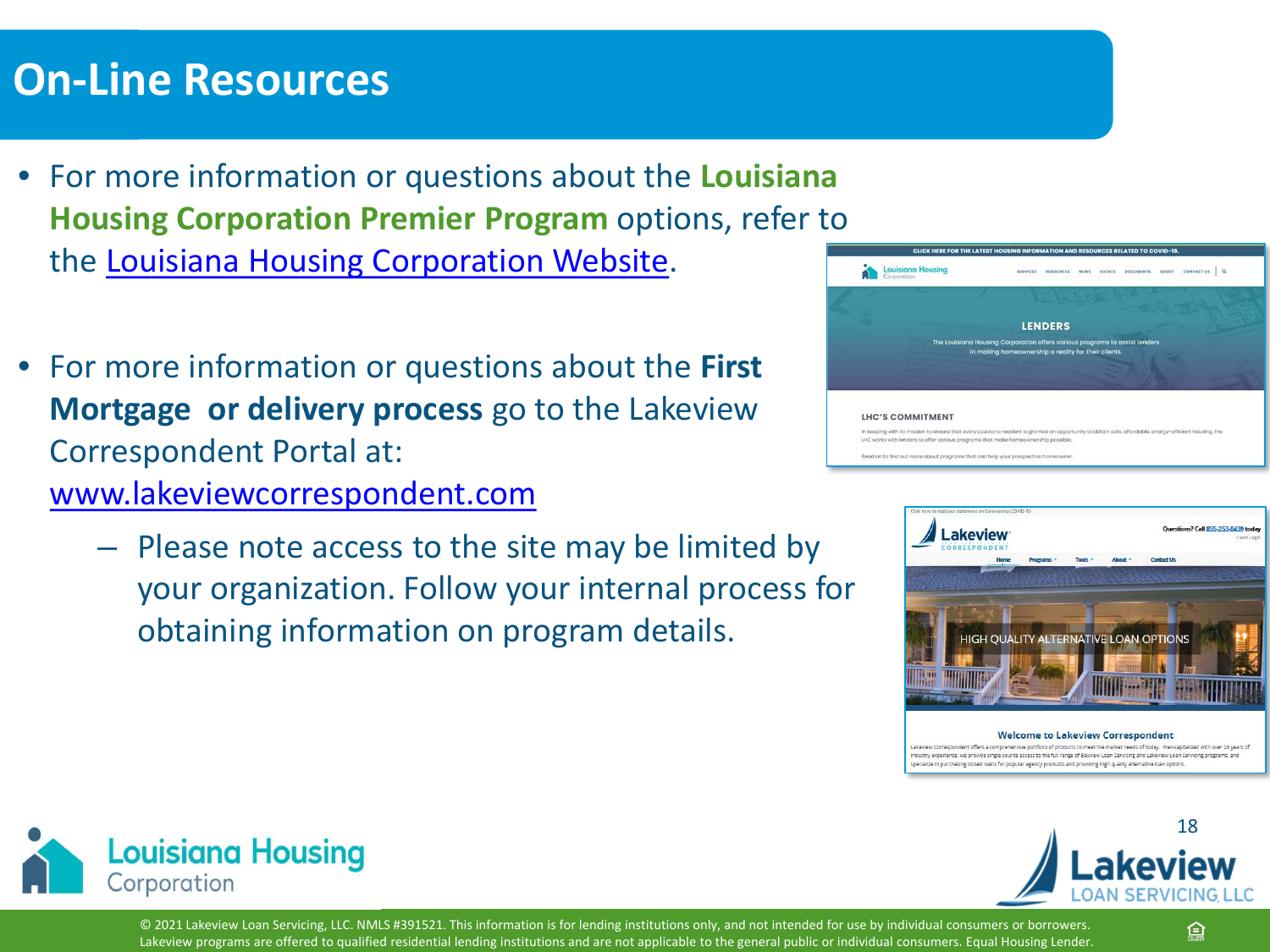### **Lakeview Correspondent Portal MRN/Evolve**

#### Here you will find:

- 1. Announcements
- 2. Product Matrix Documents for all the affordable lending programs
- 3. Seller Guides
- 4. Reference library which houses:
	- **Quick reference guide**
	- Compliance FAQs
	- **Delivery file checklist for closing and credit**
	- Sample documents
- 5. Training Resources

| Lakeview <sup>-</sup>                                           | <b>BAYVIEW</b><br><b>ACQUISITIONS, LLC.</b>                                                     |
|-----------------------------------------------------------------|-------------------------------------------------------------------------------------------------|
| Main                                                            | <b>Announcements</b>                                                                            |
| <b>Loan Registration/Lock/Pricing</b>                           |                                                                                                 |
| <b>Current Rate Sheet</b>                                       | <b>Descriptions</b>                                                                             |
|                                                                 | C2021-05 - DACA Update, metroDPA expansion and Post Funding Adjustments                         |
| <b>Broker Current Rate Sheet</b><br>3021) Bayview/Lakeview UW   | 2021 All Announcements                                                                          |
| - Deliver Loans & Reporting                                     | C2021-04 South Carolina Housing and 4506-C Update                                               |
| (3031) Bayview/Lakeview Wholesale                               | C2021-03 - IRS Tax Return and Transcript Requirements, FNMA and FHA Updates<br>COVID-19-07 FAQs |
| - Deliver Loans & Reporting                                     | C2021-02 - Jumbo Product Expansions and Updates                                                 |
| <b>Announcements</b>                                            | C2021-01 - FHA and Freddie Mac Updates                                                          |
|                                                                 | 2020 All Announcements<br>2019 All Major Disaster Announcements                                 |
| <b>Product Matrix Documents</b>                                 | 2019 All Announcement                                                                           |
| <b>Origination Guides</b>                                       | 2019 All Bayview Announcements                                                                  |
| <b>Exclusionary List</b>                                        |                                                                                                 |
| <b>Services Ordering</b>                                        | * Documents in PDF format require Adobe PDF Reader to view.                                     |
| Loan<br>- Deliver Loans / TDOCS<br>- Titanium ULDD/XML Upload   |                                                                                                 |
| - Reporting                                                     |                                                                                                 |
| (6034) BayView/Lakeview MSR                                     |                                                                                                 |
| - Deliver Loans / TDOCS                                         |                                                                                                 |
| - Reporting                                                     |                                                                                                 |
| <b>Post Purchase</b>                                            |                                                                                                 |
| - Reporting                                                     |                                                                                                 |
| <b>Announcements</b>                                            |                                                                                                 |
| <b>Product Matrices and</b><br><b>Resources - Bayview</b>       |                                                                                                 |
| <b>Product Matrices and</b><br><b>Resources - Lakeview</b>      |                                                                                                 |
| <b>Product Matrices - Lakeview</b><br><b>Affordable Lending</b> |                                                                                                 |
| <b>Seller Guides</b>                                            |                                                                                                 |
|                                                                 |                                                                                                 |
| <b>Exclusionary List</b>                                        |                                                                                                 |
| <b>Reference Library</b>                                        |                                                                                                 |
|                                                                 |                                                                                                 |
| <b>Training Resources</b><br><b>User Profile</b>                |                                                                                                 |





© 2021 Lakeview Loan Servicing, LLC. NMLS #391521. This information is for lending institutions only, and not intended for use by individual consumers or borrowers. Lakeview programs are offered to qualified residential lending institutions and are not applicable to the general public or individual consumers. Equal Housing Lender

舃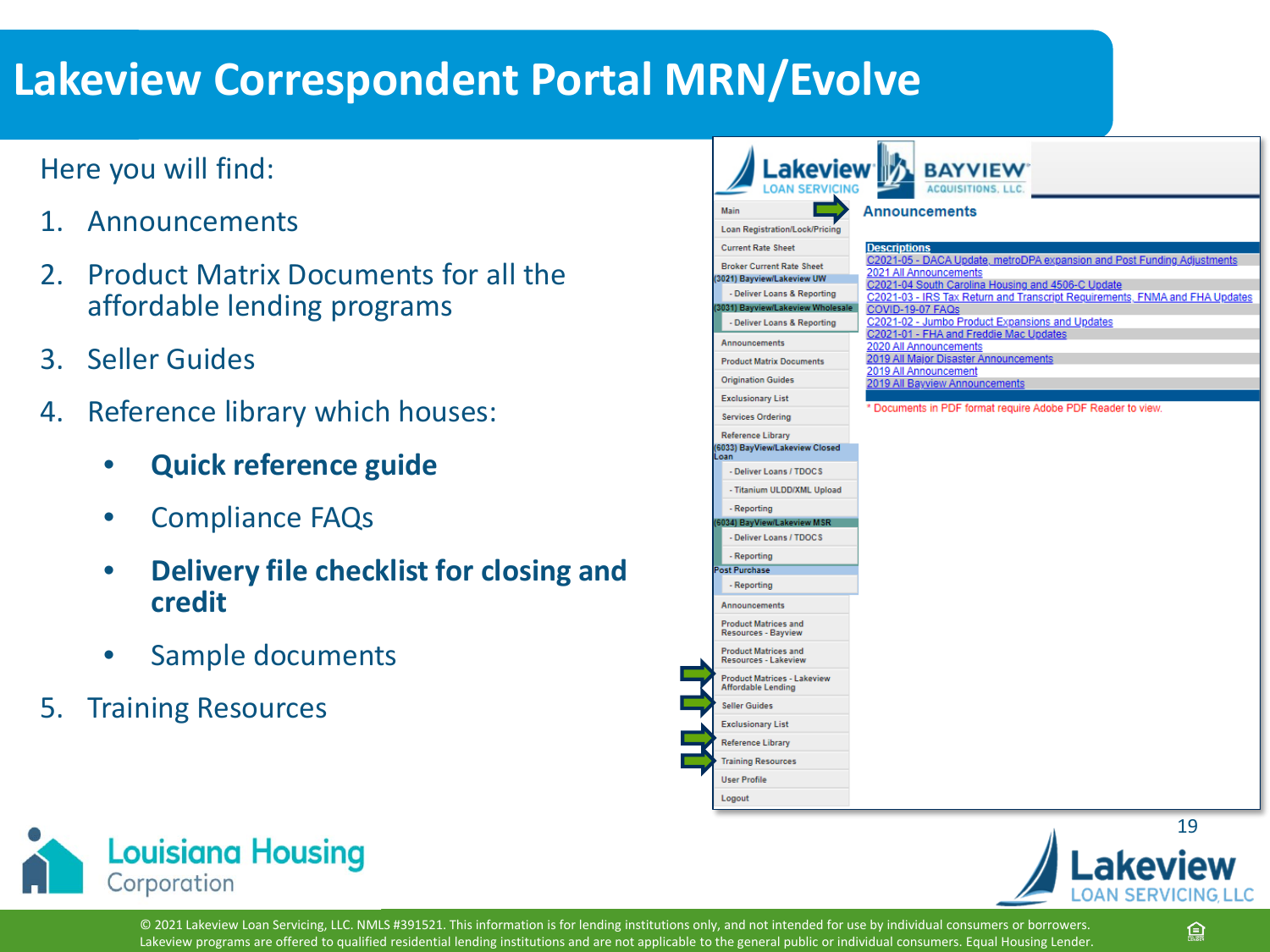#### **Questions?**

| <b>Topic</b>                                | Who to contact                                                                                                                                                                                                                                                        |
|---------------------------------------------|-----------------------------------------------------------------------------------------------------------------------------------------------------------------------------------------------------------------------------------------------------------------------|
| <b>General Product or</b><br>Process        | Contact your internal product development or training team.                                                                                                                                                                                                           |
| Pricing and<br>Program<br><b>Guidelines</b> | Pricing and guidelines are available in most product and<br>pricing engines. Contact your internal lock desk on how to<br>access pricing.                                                                                                                             |
| Loan-level Issues                           | Consult your Lakeview Business Development Director, Client<br>Manager, or the Lakeview Underwriting Scenario desk<br>(Underwriting Questions @ Bayview.com), as applicable.<br>Call 1-855-253-8439 and follow prompts for the applicable<br>choice or send an email. |



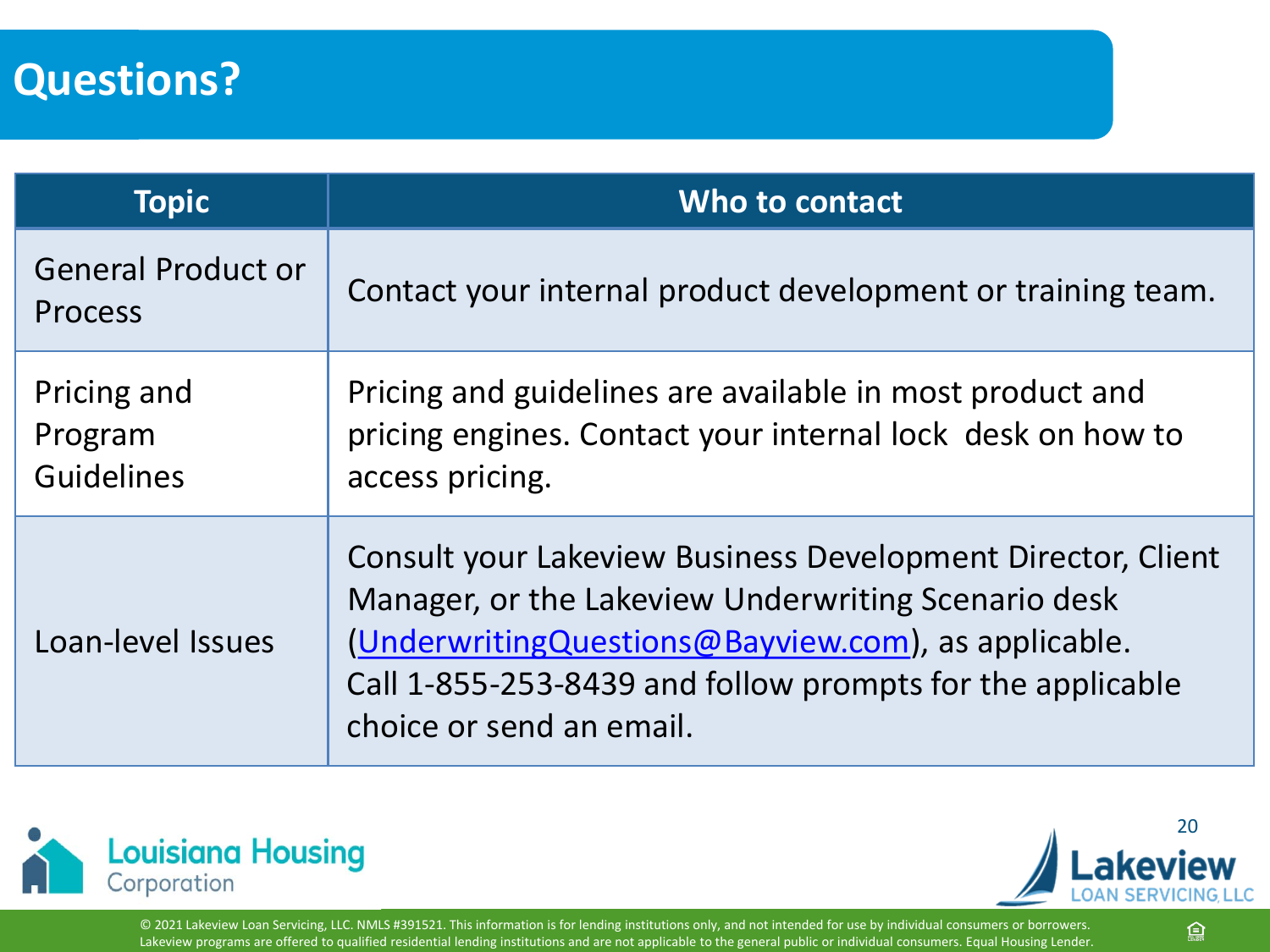## **Questions?**







© 2021 Lakeview Loan Servicing, LLC. NMLS #391521. This information is for lending institutions only, and not intended for use by individual consumers or borrowers. Lakeview programs are offered to qualified residential lending institutions and are not applicable to the general public or individual consumers. Equal Housing Lender.

盒